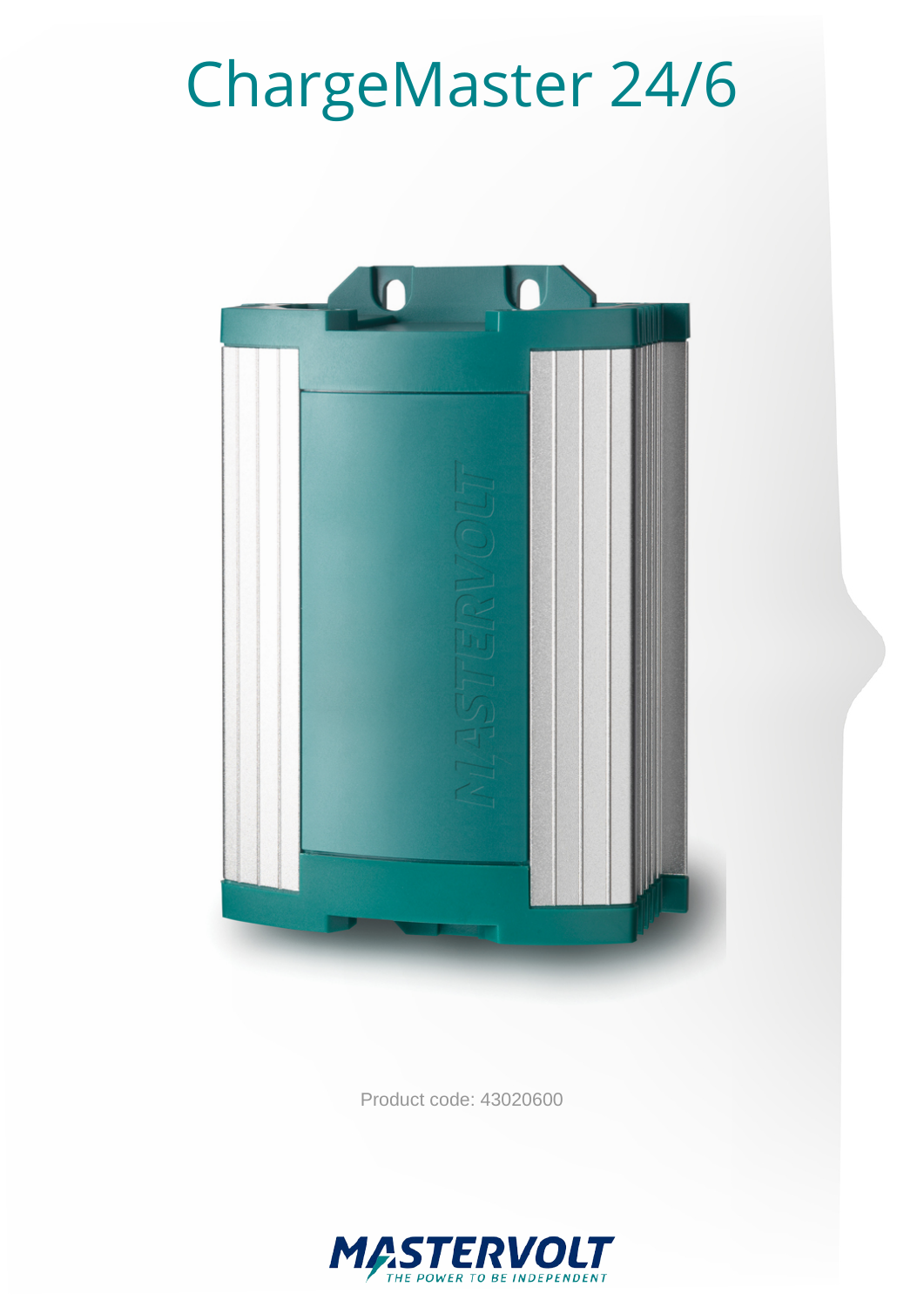## Power you can rely on

- · 3-Step+ charging technology for fast and complete charging.
- · Safe and complete charging due to standard safety features.
- · Memory function prevents overcharging in case of an unstable power supply.
- · Clear control panel.
- · Easy to install.
- · Built-in system functionality (MasterBus) in combination with other Mastervolt products.

#### **Always on course with Mastervolt...**

Mastervolt ensures you an electrical system with no weak links and a dependable and silent power supply. Whether for recreational or professional purposes, with Mastervolt you always have power you can rely on... The power to be independent.

#### **ChargeMaster battery chargers**

Make the most of your batteries with the ChargeMaster, plugging in and charging anywhere in the world. Mastervolt's ChargeMaster guarantees fast and complete charging of your batteries no matter where you are. The ChargeMaster can charge multiple battery banks simultaneously thanks to its combined functionality. Moreover, all ChargeMasters can be easily connected to a MasterBus network with only one cable and one connection. You also have the option of central, local or remote monitoring, configuration and control of your system. The ChargeMaster is available in various models to guarantee you the ideal battery charger for any situation and demand.